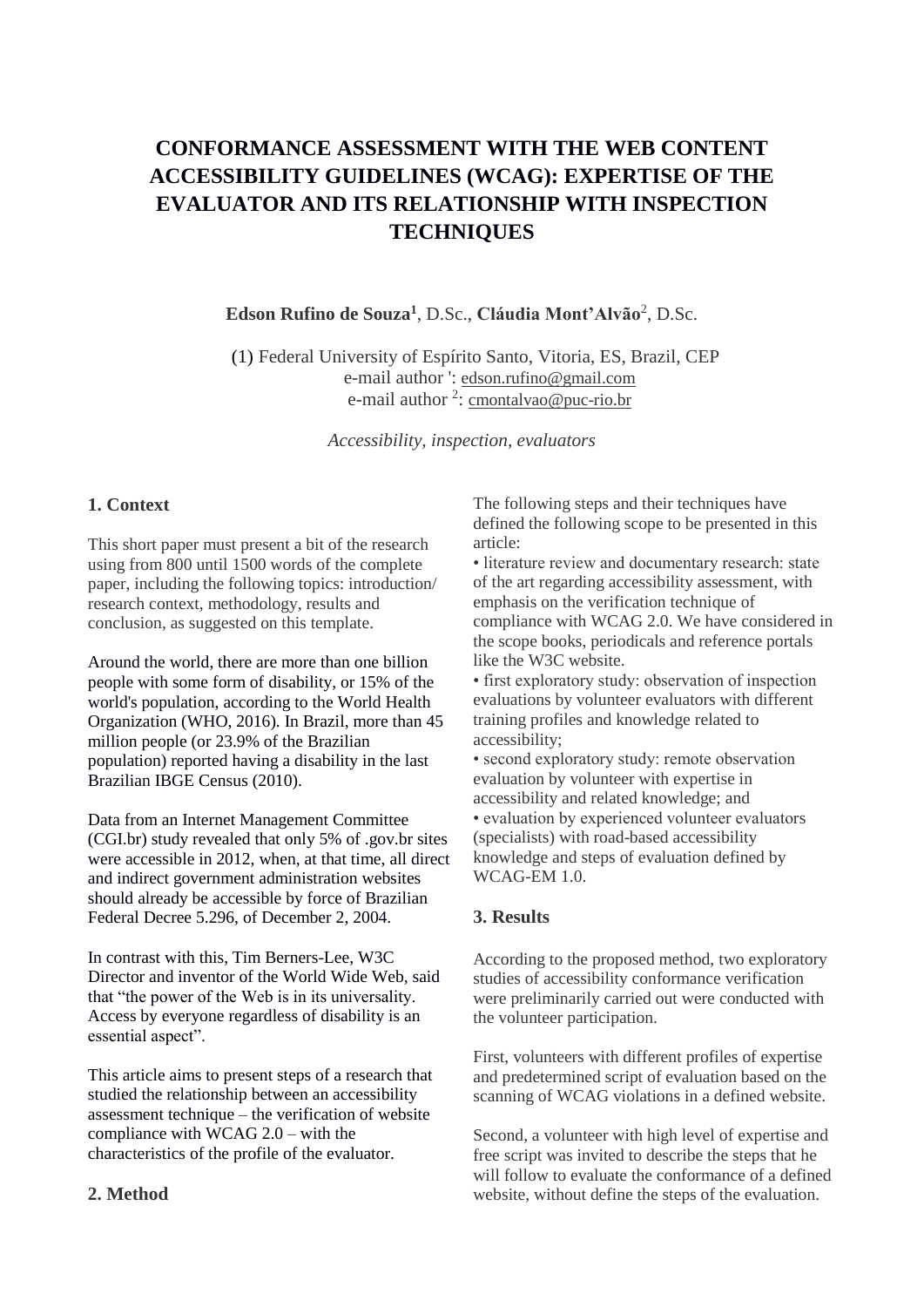The studies indicated the confirmation that there is high relation between evaluator profile (knowledge about accessibility and web technologies) and results of the evaluation, according to Yesilada *et al.*  (2009).

Thus, the second exploratory study indicates the possibility of misinterpretations of the application of the conformance evaluation without presetting all the steps to be followed. The volunteer have suggested steps that was not part of conformance evaluation scope.

From this, a third study was done with a predefined itinerary based on the document Website Conformance Accessibility Guidelines Evaluation Methodology (WCAG-EM 1.0), only with volunteers evaluators with adequate level of knowledge and experience related to accessibility, recruited through an online questionnaire published in specialized discussion lists on digital accessibility and human-computer interaction.

There were 83 respondents, with 62 valid answers and 25 fulfilled the criteria to be considered fit for the accessibility evaluation stage. Among these, nine volunteers performed individual evaluations by the technique studied according to the predefined itinerary, and the results were compared to each other. The steps of evaluation could be registered by the evaluators in an online form, with the same description texts of each considered step of WCAG-EM 1.0 document.

Significant differences were observed in the comparison of the answers proposed by the expert volunteers. The results allowed to understand that there is a great difference in the understanding between the evaluators in relation to the sub-steps based on WCAG-EM 1.0.

One of the evaluators had a significantly higher selfassessment profile for all cut-off criteria (knowledge and accessibility assessment techniques). It was observed to be clear the correlation of the experience and knowledge of this profile with the corresponding results found by the evaluator.

In the responses to step 2 of the evaluation, in the responses to list common pages (2.a), essential functionalities (2.b), variety of page types of the evaluated site (2.c) and other relevant pages (2.e) of the evaluated website, there was a huge discrepancy in the understanding shown by the volunteers' responses, both in the number of responses and in

their content.

#### **4. Conclusion**

The results confirmed the importance of the evaluator profile for the effectiveness of the conformance verification technique.

In addition, it is important too better describe the terms used in WCAG-EM 1.0. This is necessary to allow equal or at least very similar understandings of the concepts proposed in the evaluation methodology, to better guide the assessment process.

### **5. References**

BRAJNIK, Giorgio, YESILADA, Yeliz, HARPER, Simon. **The Expertise Effect on Web Accessibility**. In: Human-Computer Interaction, 2011, Volume 26. Taylor & Francis Group, 2011.

HORNBEAK, K.; FROKJEAR., E. **A study of the evaluator effect in usability testing**. In: Human-Computer Interaction,, 23(3):251 – 277, 2008.

WHO – World Health Organization. **Disability and health**. On-line. Available in: <http://www.who.int/mediacentre/factsheets/fs352/e n/>. Atualizado em nov. 2016. Accessed in: 28 jul. 2017.

RUBIN, Jeffrey. **Handbook of Usability Testing**: how to plan, design and conduct effective testings. New York: John Wiley & Sons, 1994.

SOUZA, Edson Rufino de; MONT'ALVÃO, Cláudia. **Web accessibility**: evaluation of a website with different semi-automatic evaluation tools. In: Work: A Journal of Prevention, Assessment and Rehabilitation 41, 1567-1571. 2012.

SOUZA, Edson Rufino de. **Avaliação da metodologia de conformidade com o Web Content Accessibility Guidelines (WCAG-EM 1.0)**. Rio de Janeiro, 2015. Doctorate Thesis - Arts and Design Department, Pontifícia Universidade Católica do Rio de Janeiro (PUC-Rio).

SOUZA, Edson Rufino de. **Acessibilidade Web**: diferentes definições e sua relação com o Design Universal. In: Diálogos com a Economia Criativa, no.1 ESPM, 2016.

W3C – World Wide Web Consortium. **Introduction to Web Accessibility**. W3C, 2005.. On-line.